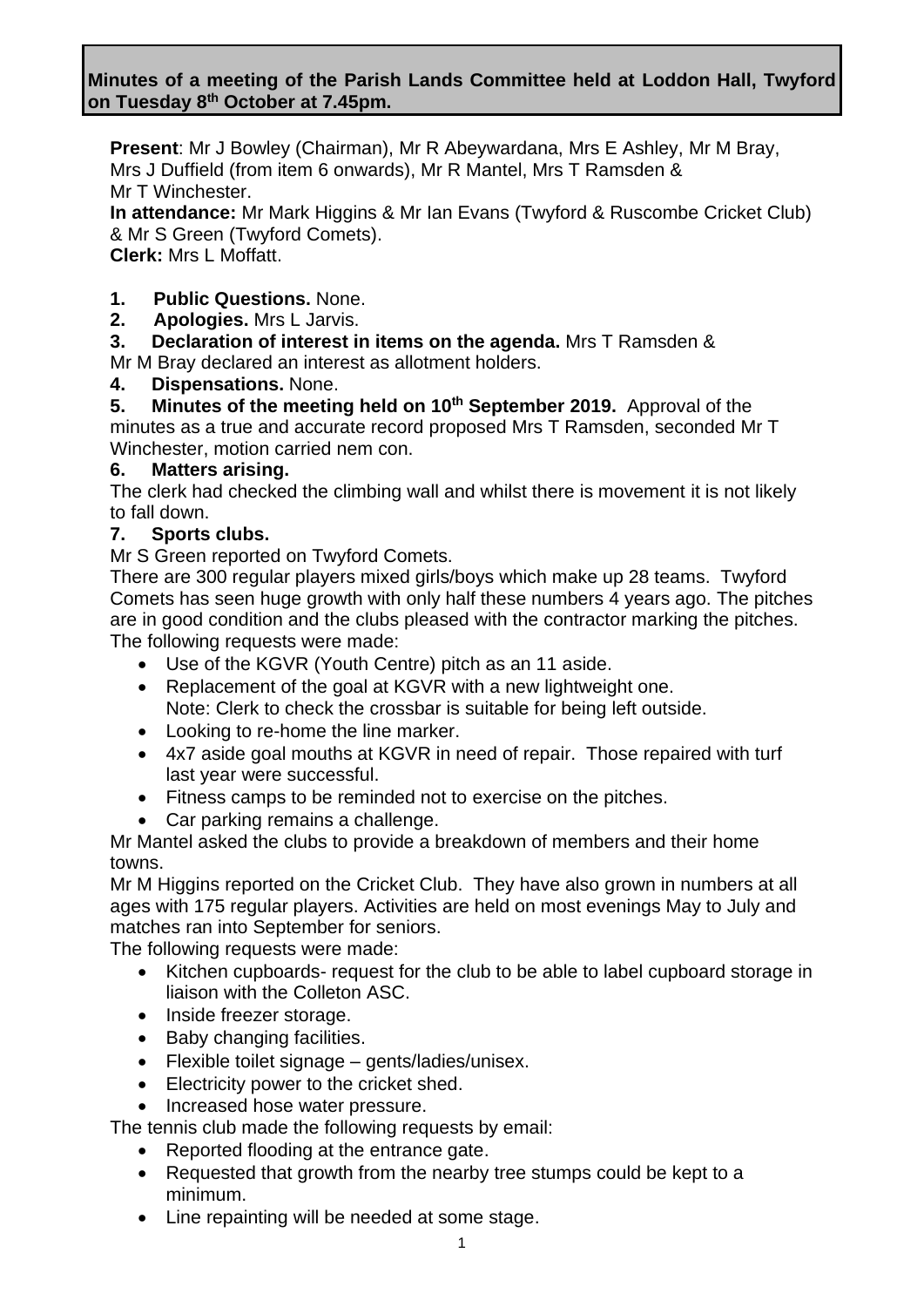• Request for re-imbursement of the nets £342.

**8. Paul Hickman, GCD Security** – CCTV at KGVR (quotes circulated 12.09.19) Mr P Hickman talked through his quote. He reported that the issue is going to be the lack of light at night. He would like to set up a camera to check what the visibility would be like. He also would like to check the manhole covers for the wiring. Agreed that Mr Hickman will carry out these actions at no cost to the Council. Does the Parish Council need an SIA licence?

# **9. Monthly reports on Parish Lands maintenance**:

9.1 Village Ranger – work has been continuing on the burial ground edging project. The Park Warden has been helping and good progress is being made.

9.2 Park Warden – no report.

9.3 Clerk's report – a local young resident would like to make a book sharing cupboard possibly to be located in one of the parks. The Councillors were concerned as to possibility of vandalism and it was agreed for councillors to consider possible locations from Bell Corner, Jubilee Corner or Wellington Square.

## **10. Allotments.**

10.0.1 Green prescriptions - to consider costs of leaflet and sponsorship (RA & TR) – carried forward.

## **10.1 Hurst Rd.**

10.1.1 Hurst Road plot availability – 11 plots available.

10.1.2 Report of inconsiderate driving around the allotments – to be monitored.

## **10.2 London Rd.**

10.2.1 London Road plot availability – 3 available.

10.2.2 TRHA letter – boundary fence & trees/ivy - further quotes and doctors surgery response. Green alternative? The TRHA didn't feel it was feasible to have a hedge on the inside of the fence – they will give it consideration at their next meeting. The clerk met with a second contractor in order to get a quote and is awaiting a response from the surgery as to whether they would be willing to contribute to the fencing.

## **11.0 Millennium Garden, Jubilee Corner, Burial Ground & War Memorial.**

11.1 Report on cremations & burials – Ronald William Blick.

#### 11.2 Report on memorials – Irene Edith Rose Hotham.

11.3 Christmas Decorations 2019 – lights – to consider extra 100m lights £320 required for Bell Corner so that they match Jubilee Corner. Proposed Mr M Bray, seconded Mrs J Duffield to purchase an additional 100m lights for Bell Corner. Motion carried unanimously.

Agreed that the burial ground tree isn't suitable. Alternative tree on offer free of charge from Nick at Treetop Landscapes – agreed to accept.

11.4 Columbarium – meeting 17.09.19 & revised quote for base. The 'Sanctum Panorama' 32 vault circular memorial will not fit along the burial ground path (in particular the part infront of the bench and through the beech hedge). An alternative 'Sanctum 12' costing £4,380 could be positioned to the right hand side path should the bench be moved. Agreed this is an expensive option. Clerk to look at alternative more cost effective solutions.

11.5 Burial ground edging project – link to photos circulated 02.10.19. Progress noted.

11.6 Layed hedge – letter to resident who has access agreement – sent 02.10.19. The resident has verbally confirmed that they don't require access. Agreed for her to put it in writing.

11.7 Twyford in Bloom sign quote £173.09. Proposed Mrs T Ramsden, seconded Mrs J Duffield to **RECOMMEND to Full Council** approval of the quote for £173.09. Motion carried unanimously.

## **12.0 Bell Corner & Polehampton Corner**

#### **13.0 King George V Recreation Ground.**

13.1 CCTV – link to 3 quotes circulated 03.09.19 (not within budget) – carried